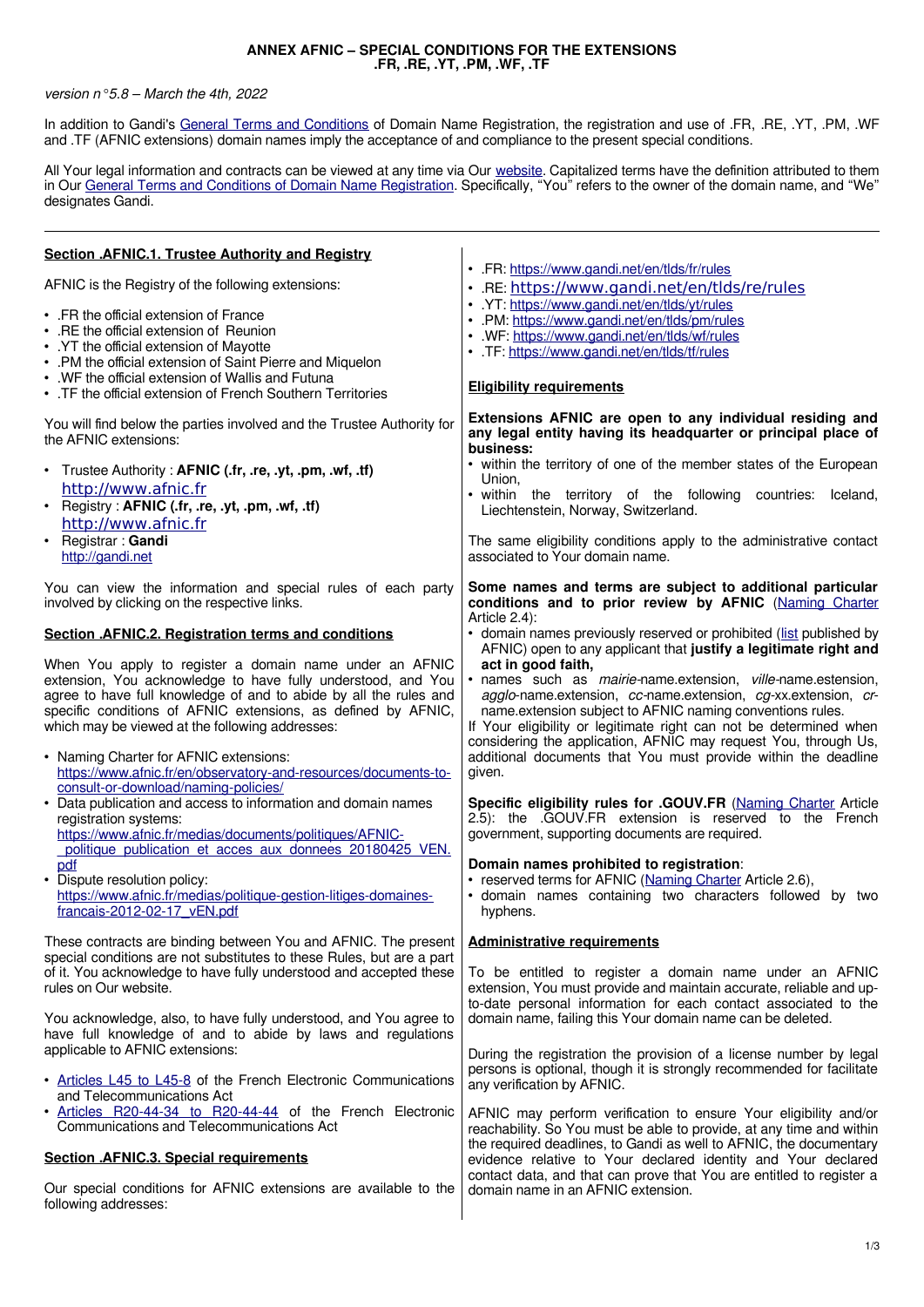## **Technical requirements**

| You must specify name servers (DNS) that are correctly configured<br>for the domain name that You intend to register, such that they pass<br>the domain check of AFNIC:<br>https://zonemaster.fr/domain_check                                                                                                                                                                                                                                                                            | You expressly accept that AFNIC can suspend or delete Your<br>domain name if it does not comply with the AFNIC Rules, and in<br>particular in the following cases:                                                                                                                                                                                                                                                                                                                                                                                                                                                                                                                                                                                 |
|------------------------------------------------------------------------------------------------------------------------------------------------------------------------------------------------------------------------------------------------------------------------------------------------------------------------------------------------------------------------------------------------------------------------------------------------------------------------------------------|----------------------------------------------------------------------------------------------------------------------------------------------------------------------------------------------------------------------------------------------------------------------------------------------------------------------------------------------------------------------------------------------------------------------------------------------------------------------------------------------------------------------------------------------------------------------------------------------------------------------------------------------------------------------------------------------------------------------------------------------------|
| <b>Financial conditions</b><br>The registration term of a domain name under an AFNIC extension<br>is from 1 to 10 years. To avoid any deactivation of the domain<br>name, the renewal must be paid and funds cleared <b>before the</b><br><b>Expiration date.</b><br>Section .AFNIC.4. Pricing<br>Our prices can be viewed at:<br>https://www.gandi.net/en/tlds                                                                                                                          | domain name with invalid nameservers (DNS): domain<br>deactivated during 30 days, and then deleted by AFNIC,<br>invalid or non-compliant personal data, or non-<br>compliance with eligibility requirement: if the owner<br>substantiation process (Naming Charter Article 3.2) fails, all the<br>domain names associated with this owner will be frozen during 7<br>days and then deactivated during 30 days, and then deleted by<br>AFNIC, and You will lose any and all rights on these domain<br>names, with no right to any refund or indemnity,<br>in application of a ruling made by a Court or by an arbitration<br>panel, or if You do not comply with AFNIC Naming Charter, that<br>You agree to have full knowledge of and to abide by. |
| Section .AFNIC.5. Storage of contact information<br>You agree that all personal and technical data associated with the<br>registration of Your domain name will be retained by AFNIC, for the<br>duration of the registration of such domain name and one year after<br>the deletion of tour domain name, this in accordance with the Data<br>publication and access to information and domain names<br>registration systems:<br>https://www.afnic.fr/medias/documents/politiques/AFNIC- | According to the contracts that bind You to AFNIC, and as We are a<br>technical third party, We have no control on these interventions<br>carried out by AFNIC.<br>In the same way, any breach of AFNIC rules can lead to the domain<br>name deactivation or deletion by AFNIC. You expressly agree that<br>neither Our liability nor that of AFNIC shall be engaged under the<br>above circumstances. Additionally, You shall if necessary be liable<br>pay compensation for damages resulting from the any<br>to                                                                                                                                                                                                                                 |
| politique publication et acces aux donnees 20180425 VEN.pd<br>The personal data of the natural persons (individuals) will not be<br>displayed in AFNIC public Whois database (default "restricted<br>distribution" option).                                                                                                                                                                                                                                                              | infringement of the terms of the Contract, in addition to the sentence<br>for which You shall be condemned as a result of the infringement of<br>current applicable laws and regulations.<br>Section .AFNIC.8. Transfer (change of Regisrar)<br>The specific transfer rules can be viewed at:                                                                                                                                                                                                                                                                                                                                                                                                                                                      |
| The administrative contact will remain however reachable via an<br>online AFNIC form:<br>http://www.afnic.fr/en/dispute-resolution/tools-and-procedures/<br>reach-a-domain-name-administative-contact<br>It is also possible to request AFNIC to disclose the personal data, if<br>this request is justified and accepted by AFNIC:<br>http://www.afnic.fr/en/dispute-resolution/tools-and-procedures/                                                                                   | https://www.afnic.fr/en/your-domain-name/manage-your-domain-<br>name/changing-registrars-3.html<br>The process is started on Our Interface. Before requesting the<br>transfer of the domain, please be sure that You have the domain's<br>authorization code (supplied by Your current Registrar), and that<br>Your domain name does not expire soon (We recommend that you<br>start the transfer request at least one month prior to its Expiration).                                                                                                                                                                                                                                                                                             |
| personal-data-disclosure-request-form-3.html<br>Section .AFNIC.6. Dispute resolution policies                                                                                                                                                                                                                                                                                                                                                                                            | A transfer usually last 8 days, but it can be speed up, or delayed<br>(particularly if the losing Registrar denies the transfer request, then<br>the transfer can last 22 days).                                                                                                                                                                                                                                                                                                                                                                                                                                                                                                                                                                   |
| In accordance with AFNIC dispute resolution policy, You agree fully<br>abide by domain name dispute resolution policies adopted by<br>AFNIC.                                                                                                                                                                                                                                                                                                                                             | According to the technical rules of AFNIC, it is not possible to set a<br>Transfer prohibited status on a domain name under an AFNIC<br>extension, to avoid any transfer request. Transfers security is<br>exclusively insured by the fact to have the authorization code.                                                                                                                                                                                                                                                                                                                                                                                                                                                                         |
| AFNIC has set forth 2 specific dispute resolution policies (SYRELI<br>and ADR EXPERT) for AFNIC extensions that You agree fully abide<br>by:<br>https://www.afnic.fr/en/dispute-resolution/tools-and-procedures/adr-<br>alternative-dispute-resolution-procedures<br>The rules applicable to SYRELI procedure are available at the                                                                                                                                                       | The new expiration date of the domain name will be 1 year<br>after the effective date of the transfer, to which will be added,<br>if applicable, the additional years for which Your domain<br>name was registered (excluding the current year during the<br>transfer).                                                                                                                                                                                                                                                                                                                                                                                                                                                                            |
| following pages:                                                                                                                                                                                                                                                                                                                                                                                                                                                                         | Section .AFNIC.9. Ownership change                                                                                                                                                                                                                                                                                                                                                                                                                                                                                                                                                                                                                                                                                                                 |
| Dispute resolution policy:<br>$\bullet$<br>https://www.afnic.fr/medias/documents/<br>Reglement du systeme de resolution de litiges VF.pdf<br>Dispute resolution system:<br>$\bullet$<br>https://www.syreli.fr                                                                                                                                                                                                                                                                            | The ownership change process is available on Our Interface and<br>requires the confirmation of both parties (current and new owners)<br>by e-mail.                                                                                                                                                                                                                                                                                                                                                                                                                                                                                                                                                                                                 |
| The rules applicable to ADR EXPERT procedure are available at<br>the following pages:                                                                                                                                                                                                                                                                                                                                                                                                    | The owner change of a domain name subject to prior review can<br>only occur after the new owner has obtain AFNIC authorization<br>under the same conditions than for a registration and is subject to a<br>specific procedure (please contact Our customer service                                                                                                                                                                                                                                                                                                                                                                                                                                                                                 |
| Dispute resolution policy:<br>٠<br>https://www.afnic.fr/medias/documents/<br><b>RESOUDRE UN LITIGE/PARL/</b><br>Reglement_PARL_vFR_22_03_2016.pdf<br>Dispute resolution system:                                                                                                                                                                                                                                                                                                          | department).<br>The owner change of a domain name does not change the domain's<br>expiration date.<br>Section .AFNIC.10. Deletion process                                                                                                                                                                                                                                                                                                                                                                                                                                                                                                                                                                                                          |

**Section .AFNIC.7. Actions by AFNIC**

[https://www.parl-expert.fr](https://www.parl-expert.fr/)

**Upon the Expiration of the domain**, We suspend (Hold) the domain name for 28 days, during which time all associated technical